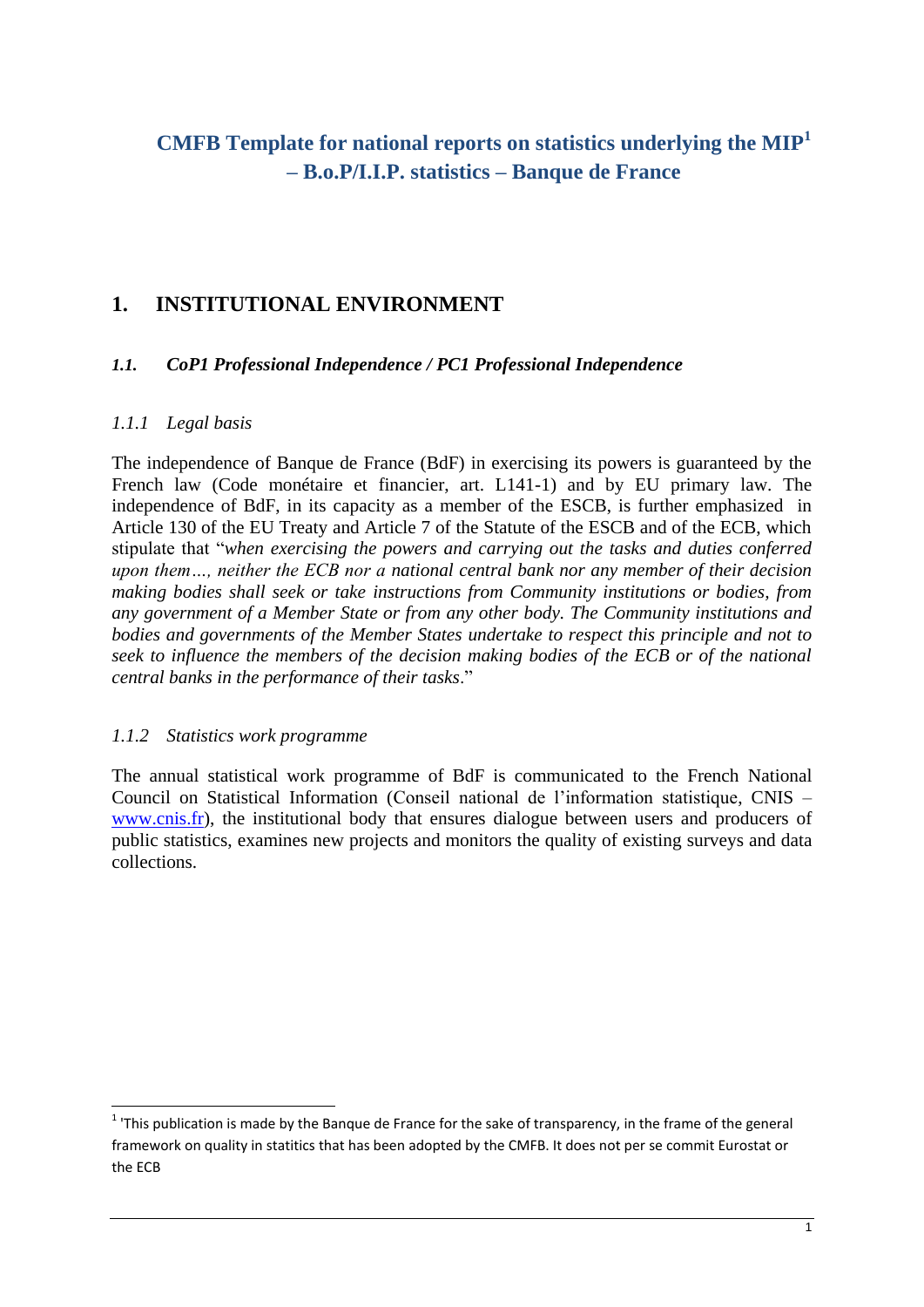### *1.2. CoP2 Mandate for data collection/PC2 Mandate for data collection*

#### *1.2.1 Allocation of responsibilities*

Banque de France (BdF) is responsible for the compilation of balance payments and international investment position statistics for France.

#### *1.2.2 Legal basis*

The responsibility of BdF regarding the compilation of the BoP and IIP is established in art. L141-6 of the Code Monétaire et Financier. The same article gives BdF the power to collect data needed to fulfil its fundamental missions. Moreover, the BdF, as member of the ESCB, is allocated the task to collect information on BoP and IIP statistics on the basis of Article 2 *of Regulation No 2533/98.* 

#### *1.3. CoP6 Impartiality and objectivity / PC6 Impartiality and objectivity*

#### *1.3.1 Advanced release calendar*

A release calendar for the monthly BoP publication for the 4 months to come is available on the BdF website [\(https://www.banque-france.fr/economie-et-statistiques/calendrier.html\)](https://www.banque-france.fr/economie-et-statistiques/calendrier.html) Quarterly BoP data (including first revisions) and quarterly IIP are disseminated with the following monthly publication (i.e. in July, October, January and April respectively for Q1, Q2, Q3, Q4).

#### *1.3.2 Revision policy*

BoP and IIP data are subject to regular revisions, in accordance with the revision calendar for data transmissions to the ECB/Eurostat. Data published on a monthly basis can be revised with the next quarterly data production cycles, and then for three years in the BoP-IIP Annual reports published in June. The final version of the data for all periods of year N is published in June N+3.

Changes in methodology are explained in the BoP-IIP Annual report and on the BdF website.

## **2. STATISTICAL PROCESSES**

### *2.1. CoP7 Sound methodology / PC7 Sound methodology*

#### *2.1.1 General remarks*

BoP-IIP statistics for France follow the BPM6 methodology and the European legal framework applicable for BoP/IIP statistics (Commission Regulation 184/2005 amended by Regulation 555/2012 and ECB Guideline 2011/23 amended by ECB Guideline 2013/25).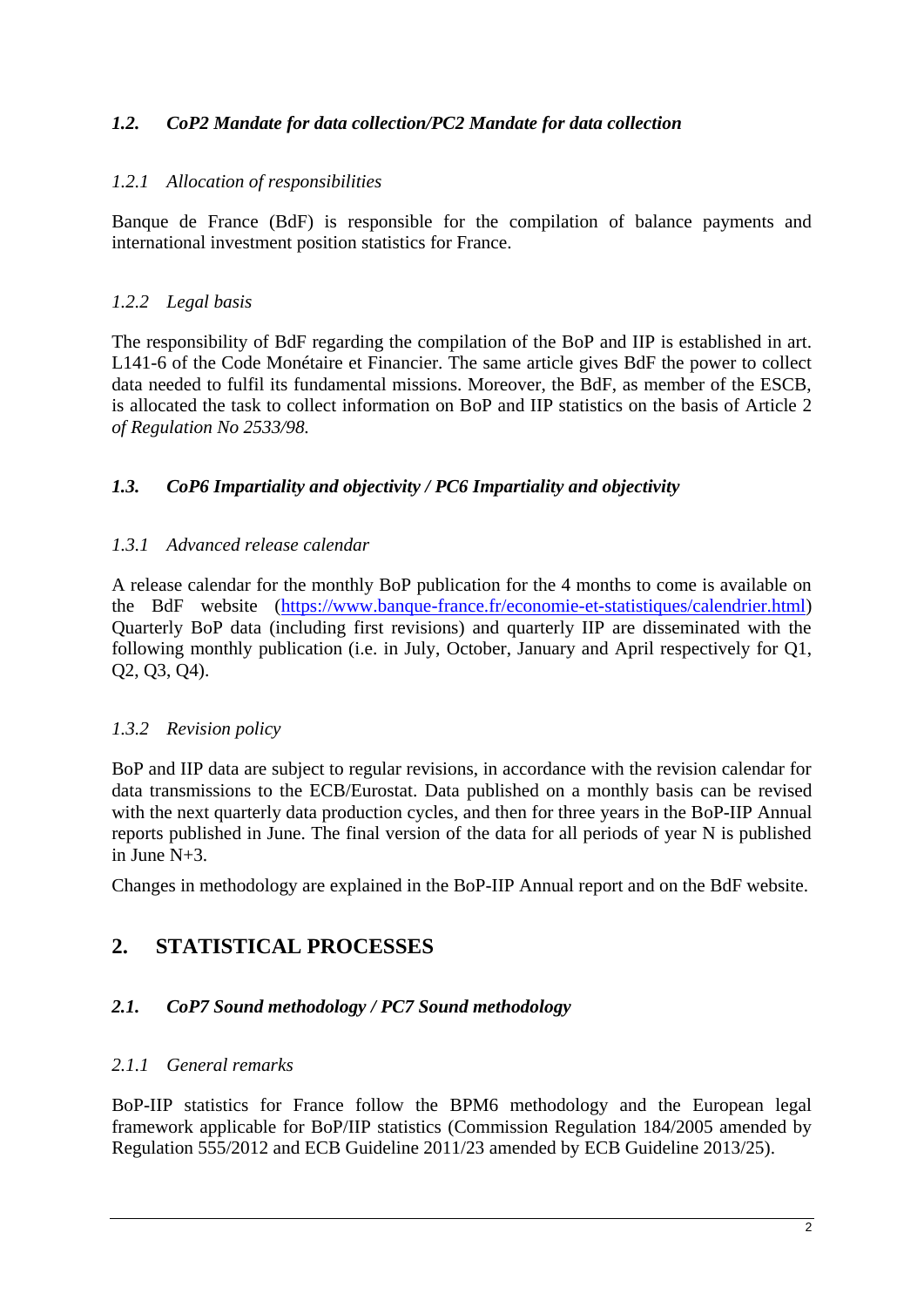The first publication of monthly data in BPM6 occured in March 2014; the BoP Annual report for 2013, published in June 2014, included data in BPM6 for years 2008-2013. BPM6 back data starting in 1999 have been published in October 2014.

A presentation of the methodology and data sources for the French BoP/IIP is available on the Banque de France website [\[link\]](https://www.banque-france.fr/en/economics-statistics/database/methodology/methodology-for-the-balance-of-payments-and-international-investment-position.html). This also includes a detailed description of the coverage gaps and deviations from the underlying manual. Information on the sources and methodology used for the French BoP and IIP can also be found on the ECB *BoP book* (to be updated in 2015), and also in the IMF's Balance of Payments Statistics Yearbook (BOPSY) as well as within the metadata description of the IMF's SDDS Plus.

### *2.1.2 Residency*

The application of residence principles in practice is in line with BPM6.

For BoP/IIP purposes, the French territory includes notably the French Overseas Departments (Guyana, Guadeloupe, Martinique, Mayotte and Réunion), and the overseas communities of Saint-Barthelemy, Saint-Martin and Saint Pierre and Miquelon, along with the Principalty of Monaco, but not some French overseas territories (French Polynesia, New Caledonia and the Wallis and Futuna Islands).

#### *2.1.3 Institutional unit definition*

Data collection and compilation are based on institutional units as defined in BPM6.

#### *2.1.4 Sectorisation & sector definition and delimitation*

Institutional sectors' definition and delimitation generally follow the practice of BPM6 and French national accounts. There is one minor deviation regarding a market infrastructure which is supervised as a bank: in order to be as consistent as possible with monetary statistics, data reported by this infrastructure are split between *Other MFIs / Deposit-taking corporations, except the central bank* for the part included in the monetary statistics (ownaccount activities) and *Other sectors / Financial corporations other than MFIs* for the rest of its activity (customer-oriented activities).

### *2.1.5 Valuation*

Market prices are the basis for the valuation of transactions and positions. Nominal valuation is used for positions in non-negotiable instruments, namely loans, deposits and other accounts receivable/payable. For direct investment, listed equity stocks are valued at market prices and unlisted equity stocks are valued at book value.

### *2.1.6 Time of recording (accrual accounting)*

Interest income is recorded on an accrual basis.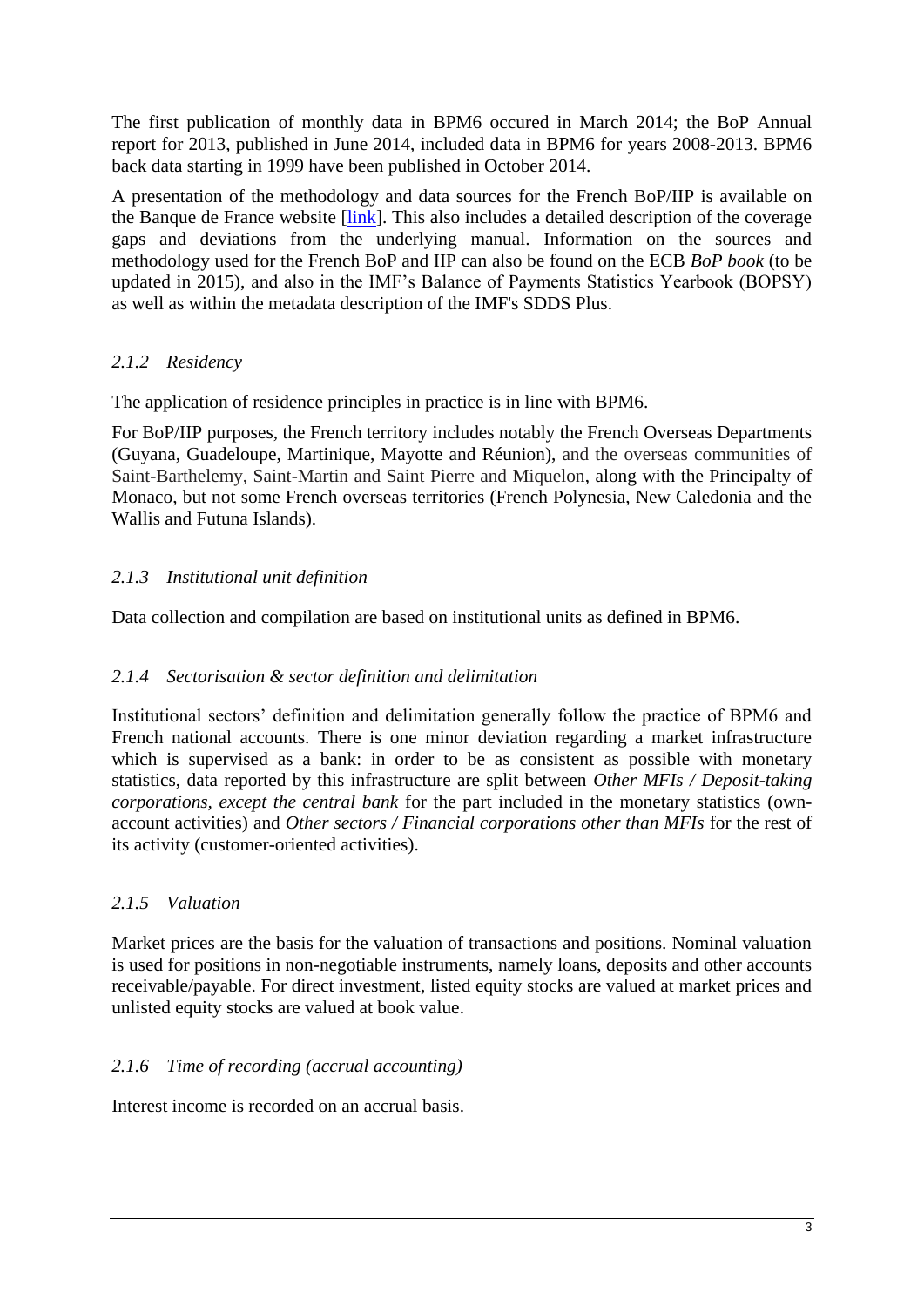#### *2.1.7 Coverage gaps & deviations*

There are some residual coverage gaps or deviations from BPM6 in specific BoP/IIP items. Margins on buying and selling financial instruments are not included in financial services. Data on insurance technical reserves has only been collected since 2014 and is not yet included in BoP/IIP. Except for travel services, no data are collected directly from resident households. Data on households assets held abroad, for instance in real estate (direct investment), portfolio investment (assets held in custody with non-resident banks) or other investment (deposits in non-resident banks) are not collected directly; they can in some cases be estimated with some delay using mirror data, notably BIS statistics that measure the liabilities of non-resident banks vis-à-vis French residents.

#### *2.2. CoP8 Appropriate Statistical procedures / PC8 Appropriate Statistical procedures*

### *2.2.1 Main features*

Banque de France (BdF) compiles France's balance of payments primarily on the basis of surveys. Major non-financial enterprises with total international transactions in at least a service or income entry exceeding EUR 30 million a year are to report directly to BdF their transactions in services and their income payments to or from non-residents, but also their financial transactions with non-residents ("full direct report"). In addition, an annual survey (supplementary survey on trade in services) measures smaller non-financial enterprises' international exchanges of services.

The other main sources for compiling the balance of payments are (1) data from the Customs administration for statistics on trade in goods; (2) a quarterly survey of 600 non-financial companies completed with an annual survey including 1,000 other non-financial companies on their borrowings and loans vis-à-vis non-residents and the interest received from and paid to non-residents; (3) a quarterly survey of about 900 enterprises on trade credits supplemented by an annual survey of about 1,000 companies; (4) a monthly survey of 30 financial intermediaries supplemented by an annual survey of about 1,500 financial intermediaries on their cross-border transactions for their own account, except for securities transactions and lending/borrowing transactions; (5) monthly reports on securities holdings filed by custodians, on a security-by-security basis, on securities held for their own account or on behalf of their resident and non-resident customers (6) three surveys on inward and outward travel; (7) administrative data collected from the government or other departments of the BdF; and (8) banking data collected in association with the Prudential Supervision and Resolution Authority ("Autorité de contrôle prudentiel et de résolution").

Additionally, enterprises, insurance corporations and financial intermediaries acquiring or disposing of outward direct investment or affected by acquisitions or disposals of inward direct investment for amounts exceeding  $E15$  million are required to disclose such transactions within 20 business days of their execution.

*Quarterly data* (BoP and IIP) relies mostly on collected data (data collection on a monthly or quarterly frequency), except in some cases where data are only available on an annual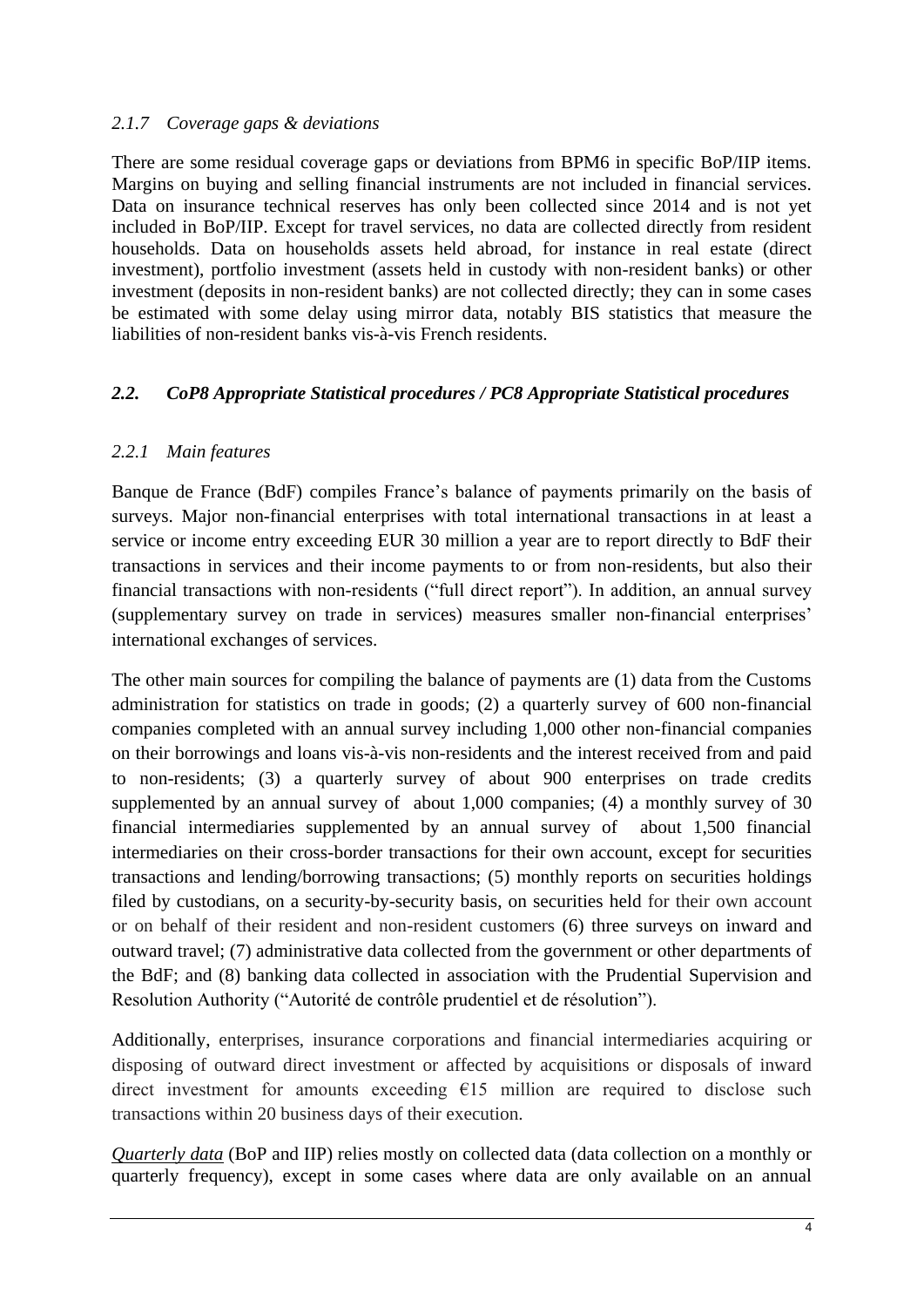frequency, sometimes with a delay. This is the case for instance for services, where the largest companies are subject to full monthly direct reporting, but data on smaller companies come from an annual sample survey, available only at the end of year Y+1. Some items in direct investment (income, reinvested earnings and the value of stocks in the IIP) are first partly estimated, and then revised based on actual annual balance sheet data when these become available.

*Annual data* (BoP and IIP) are consistent with quarterly data. In some cases (items for which data are only collected on an annual frequency) they may be more detailed or accurate than previously published quarterly data.

*Monthly data* are partly based on monthly data collections (notably for the Monetary Authorities, MFI and General Government sectors in the financial account, and for monthly direct reporters for non-financial enterprises). Data for the remaining are produced on the basis of quarterly or annual surveys or data collections. In those cases the series (or part of the series) have to be estimated until the actual data becomes available. This is notably the case for travel services and for some investment income items, for which actual data are only collected on a quarterly basis.

For all data frequencies, some items such as c.i.f./f.o.b. adjustment (for goods and services), compensation of employees, workers' remittances, insurance, non-financial corporations' other investment income rely on statistical methods but are partly based on actual data (including administrative data or mirror data).

### *2.2.2 Country specific aspects*

A detailed methodological note is available on the BdF website, for the time being only in French (but an English version will be made available soon): https://www.banquefrance.fr/fileadmin/user\_upload/banque\_de\_france/Economie\_et\_Statistiques/BDP-Methodologie\_072015.pdf

## **3. STATISTICAL OUTPUT**

#### *3.1. CoP11 Relevance / PC11 Relevance*

BoP/IIP statistics are transmitted to the ECB and Eurostat for the compilation of Euro Area and European Union aggregated statistics. B.o.p./.i.i.p. statistics support the ESCB in its tasks to define and implement the single monetary policy, potentially conduct foreign exchange operations and hold and manage official reserves. They also support the assessment of external vulnerabilities and interconnectedness for financial stability purposes in a world of increasingly mobile financial flows, the 'risk dashboard' of the European Systemic Risk Board (ESRB) as well as the 'scoreboard' of the macroeconomic imbalances procedure which aims to identify and address imbalances that hinder the smooth functioning of the economies of Member States, the economy of the EU, and may jeopardise the proper functioning of the economic and monetary union. They are part of the 'Special Data Dissemination Standard' and the 'Special Data Dissemination Standard Plus' of the IMF and are required for IMF 'Article IV consultations' of the euro area and EU Member States.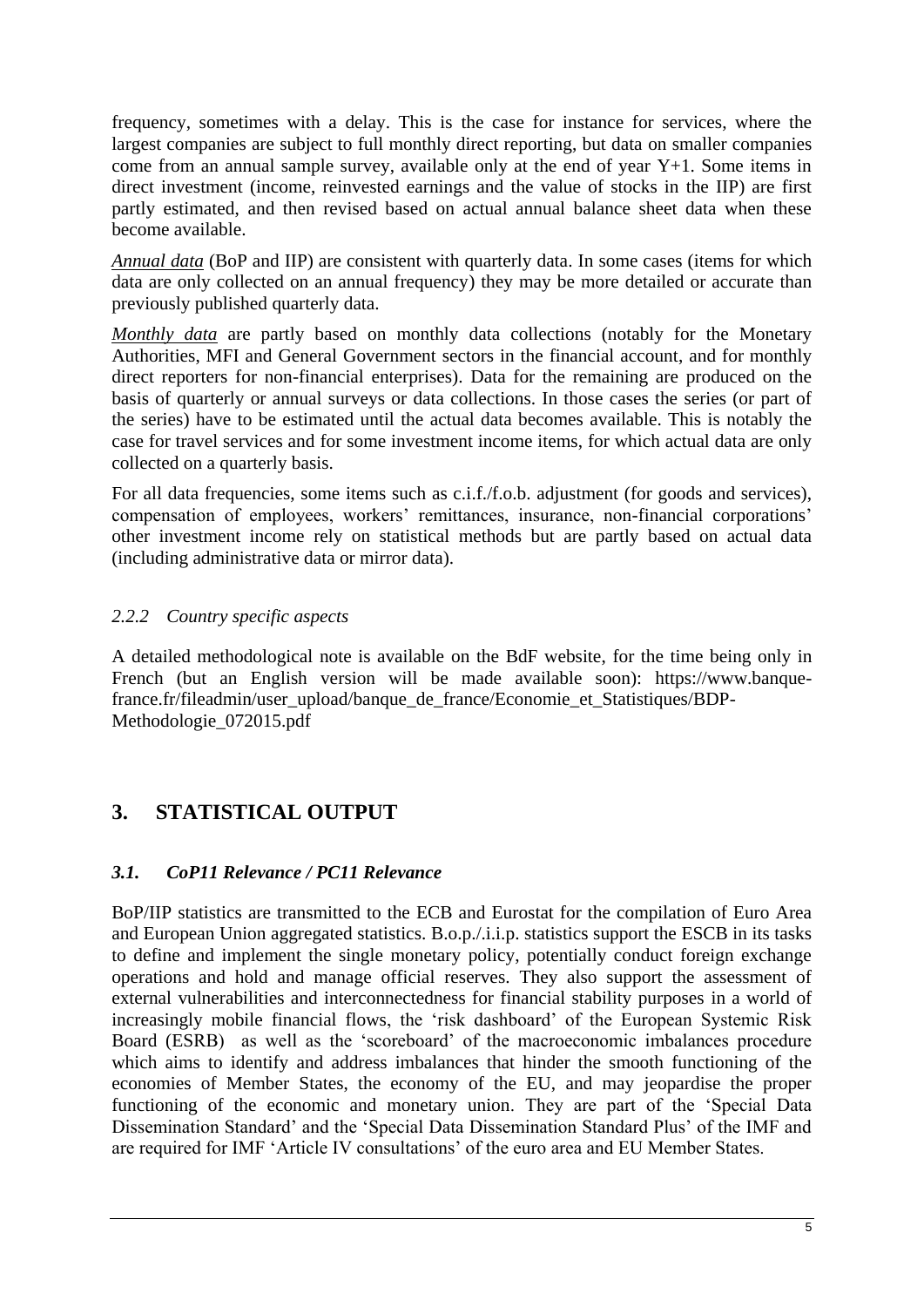At national level they are used as input for the compilation of National Accounts by INSEE (the French National Statistical Institute) and BdF. They are also disseminated to the French Ministry of Finance and to the Ministry of Economy.

### *3.2. CoP12 Accuracy and reliability / PC12 Accuracy and reliability (including stability)*

Internal consistency is checked notably through the evolution of the "net errors and omissions" item. This element is also a part of the regular quality reports carried out by international organisations. Accounting identities are ensured and an explicit stock/flow reconciliation has been published in the French BoP/IIP Annual report since even before the changeover to BPM6.

[Indicators to be compiled by the ECB/Eurostat on a common data vintage]

### *3.2.1 Revisions*

The differences between the Euroindicators and the quarterly BoP reporting have been quite substantial, particularly for direct and portfolio investment, as well as for current transfers, which was caused by the missing information on geographical breakdown at the time of compilation of the first estimates. Revisions in the current account of the QBoP were usually small, except for services, direct investment income and current transfers. Revisions were higher for financial account, especially for outward and inward direct investment, portfolio investment assets and financial derivatives, with reasons explained by France.

Revisions in annual ITS and FDI stocks data are very limited. For FDI flows they are quite significant, mainly due to revisions for other capital.

[Indicators to be compiled by the ECB/Eurostat on a common data vintage]

### *3.2.2 Errors and omissions and integrity rules*

According to the 2014 Annual report (published in June 2015), the average absolute value of quarterly net errors and omissions stands at EUR 8.5 billion for 2008-2014, equivalent to 1.7% of the average quarterly GDP on the same period. Since 2008, the cumulated sum of net errors and omissions amounts to EUR -76.9 billion, equivalent over 7 years to a sum of 3.6% of the 2014 GDP, or around 0.5% of GDP per year.

However, these figures should be considered carefully, as they are mostly based on back-data estimates since "genuine" BPM6-complient compilation only started in 2013 (and thus BPM6 data can still be revised).

[Indicators to be compiled by the ECB/Eurostat on a common data vintage]

## *3.3. CoP13 Timeliness and punctuality / PC13 Timeliness (including punctuality)*

### *3.3.1 National requirements*

Monthly data publication at national level occurs around 42-45 days after the end of the reference month [see publication calendar here: [https://www.banque-france.fr/economie-et](https://www.banque-france.fr/economie-et-statistiques/calendrier.html)[statistiques/calendrier.html\]](https://www.banque-france.fr/economie-et-statistiques/calendrier.html).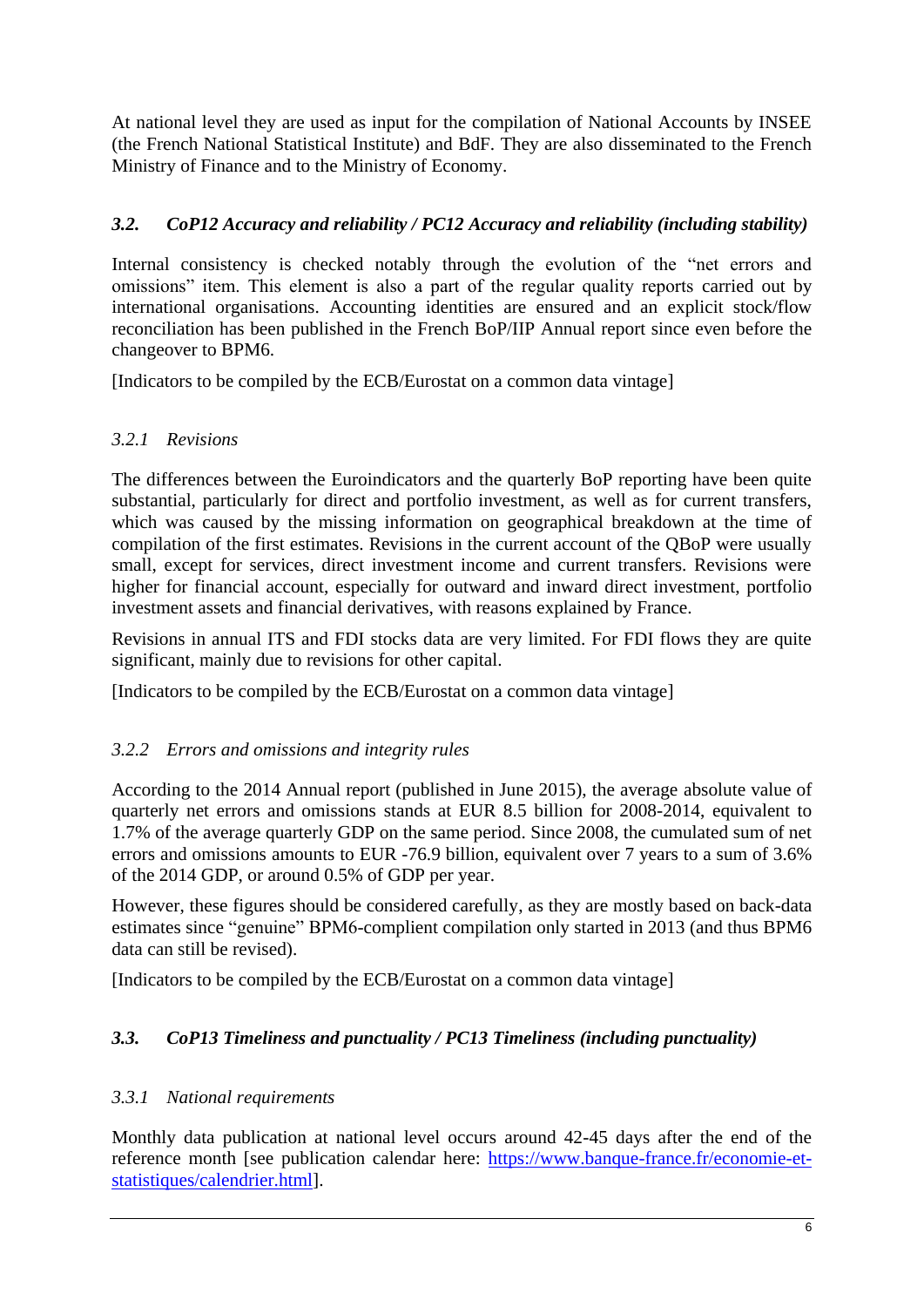Quarterly revisions are disseminated with the publication of monthly data for reference month M+2 following the last month of the quarter (e.g. revisions for Q1 with the publication of data for May, in July).

#### *3.3.2 EU and other international requirements*

Banque de France sends data to the ECB, Eurostat, and the IMF following the internationally agreed deadlines. For b.o.p./i.i.p., the monthly requirements by the ECB are  $T+44$  and at EU level the timeliness requires quarterly data at T+85. For IMF data are required at T+90 in SDDS and SDDS Plus.

#### *3.4. CoP14 Coherence and comparability / PC14 Consistency and comparability*

#### *3.4.1 Bilateral asymmetries*

Bilateral asymmetries are followed up, notably through the FDI network, as well as asymmetry matrices disseminated by Eurostat. For the travel services item, contacts have been taken with large partner countries to identify, explain and possibly reduce asymmetries.

### *3.4.2 Consistency with related statistics*

External consistency with foreign trade data is followed on a monthly basis. The discrepancies between trade data and BoP Goods generally have methodological reasons and are explicitly identified in the BoP Annual Report. Explanations on this subject can be found in page 23 of the BoP/IIP Methodology (in French as for now): https://www.banquefrance.fr/fileadmin/user\_upload/banque\_de\_france/Economie\_et\_Statistiques/BDP-Methodologie\_072015.pdf

Regarding National Accounts, consistency efforts have been made for the changeover to BPM6 / ESA 2010. However, differences may subsist due to differing data sources and revision timetables.

Consistency with financial statistics is also considered, although there may be remaining differences e.g. with BSI data due to methodological differences as well as to the use of different data sources or reporting forms, and also different revision practices and timetables. Portfolio investment and SHS rely on the same data collection and are generally consistent (except for possible differences in revision timetables).

#### *3.4.3 "Time" and back data consistency*

Back data in BPM6 are available from 1999 onwards for BoP and IIP. The production of back data was also undertaken to correct for some breaks in series, which were caused notably by the evolution of the data collection system; main items are now fully consistent from 1999.

For a limited number of detailed breakdowns, it was not possible to recompile or estimate back data, so there may be some breaks (in such cases, generally a detailed series will not be available as far back as 1999).